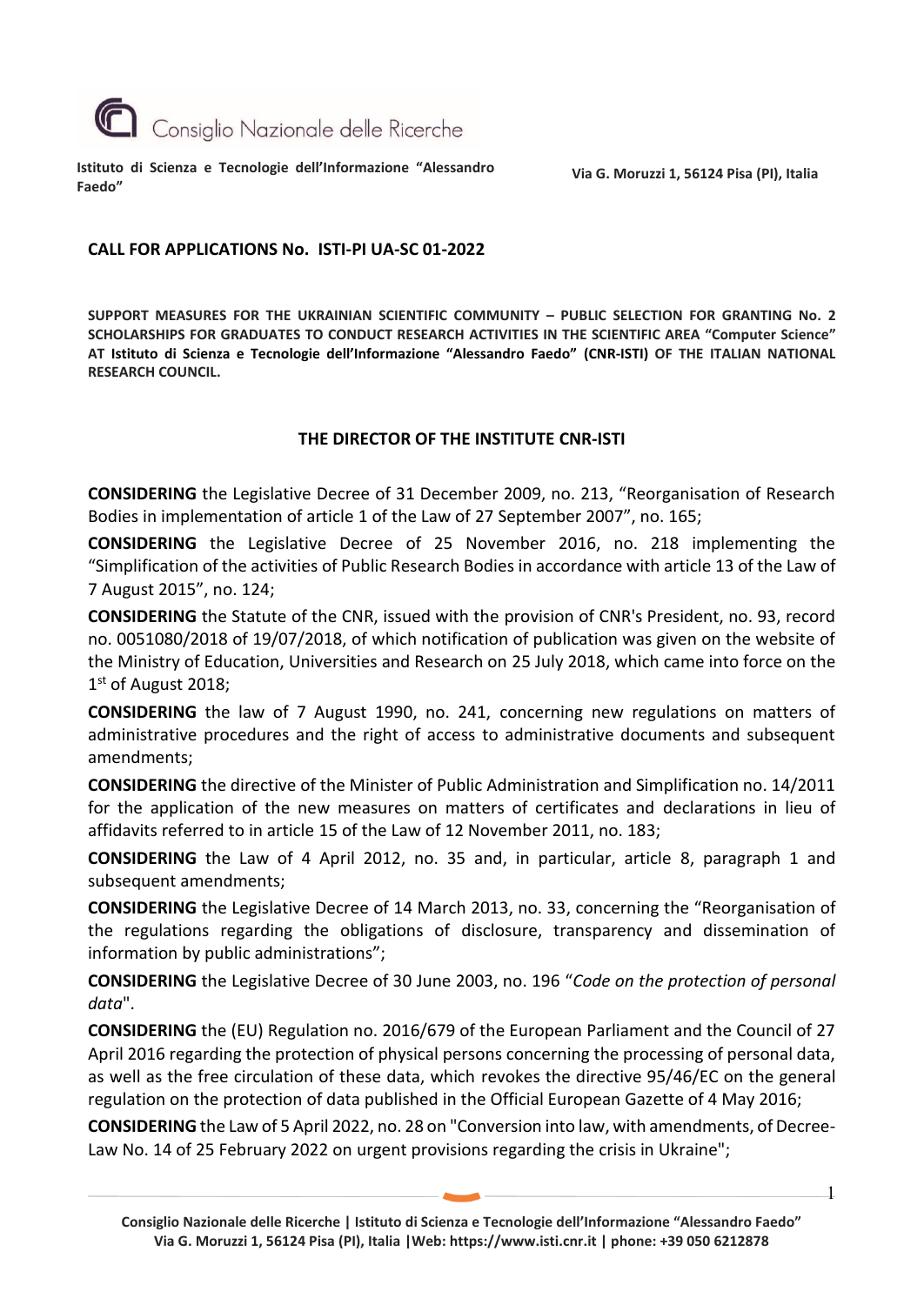**HAVING CONFIRMED** the coverage of the charges deriving from the allocation of the grant for scholarship with the financial resources of the Institute concerned;

# **ORDERS**

### **Article 1 Purpose of the selection**

The public selection, based on qualifications and supplemented with a remote digital interview, for the granting of no. 2 study bursaries for graduates, for research concerning the scientific area "Computer Science", subject "Computer Science – Methodologies and technologies" is announced. The aim is carrying out research activities for the ISTI Institute of the CNR. The activities will be carried out in the framework of the project "Global Challenge".

The applicant is required to have a university study qualification in disciplines belonging to the scientific area and the subjects above mentioned.

The scholarship grant consists of an annually gross amount of 22.000 euros (about a monthly gross amount of 1.833,33 euros), annually renewable up to a maximum of three years.

#### **Article 2 Prohibition of cumulation and incompatibility**

The scholarship grant cannot be combined with other allowances or grants of a similar nature funded by the Italian State.

Moreover, the grant cannot be combined with salaries or remuneration of any kind derived from public employment or relationship with an Italian entity, except in the cases laid down by the subsequent Article 3, last paragraph.

The use of the grant is compatible with the attendance of Italian university PhD research courses without grants, as well as with the attendance of schools for post-graduate specialisation without grants, subject to the written permission of the Director of the Institute where the bursary is used.

The grant holder, seconded for reasons linked to the activity of the scholarship granted, shall be paid expenses equal to those due to the employees of the CNR, level V, exclusively charged to the Institution's funds (be it the CNR or other than the CNR) at which the bursary is used.

The grant holder shall be insured, at the responsibility of the CNR Institute, against accidents that she/he could incur in carrying out the activity connected with the use of the bursary.

## **Article 3**

## **Prerequisites for admission to the selection**

This selection is related to the awarding of scholarships to the Ukrainian scientific community engaged in research activities in the field of interest of the Institute CNR-ISTI in line with the provisions of Law No. 28 of 5 April 2022.

In order to participate in the selection, the applicants must be of Ukrainian nationality and in possession of the following prerequisites:

a) A university study qualification in disciplines concerning the scientific area and the subject indicated in article 1.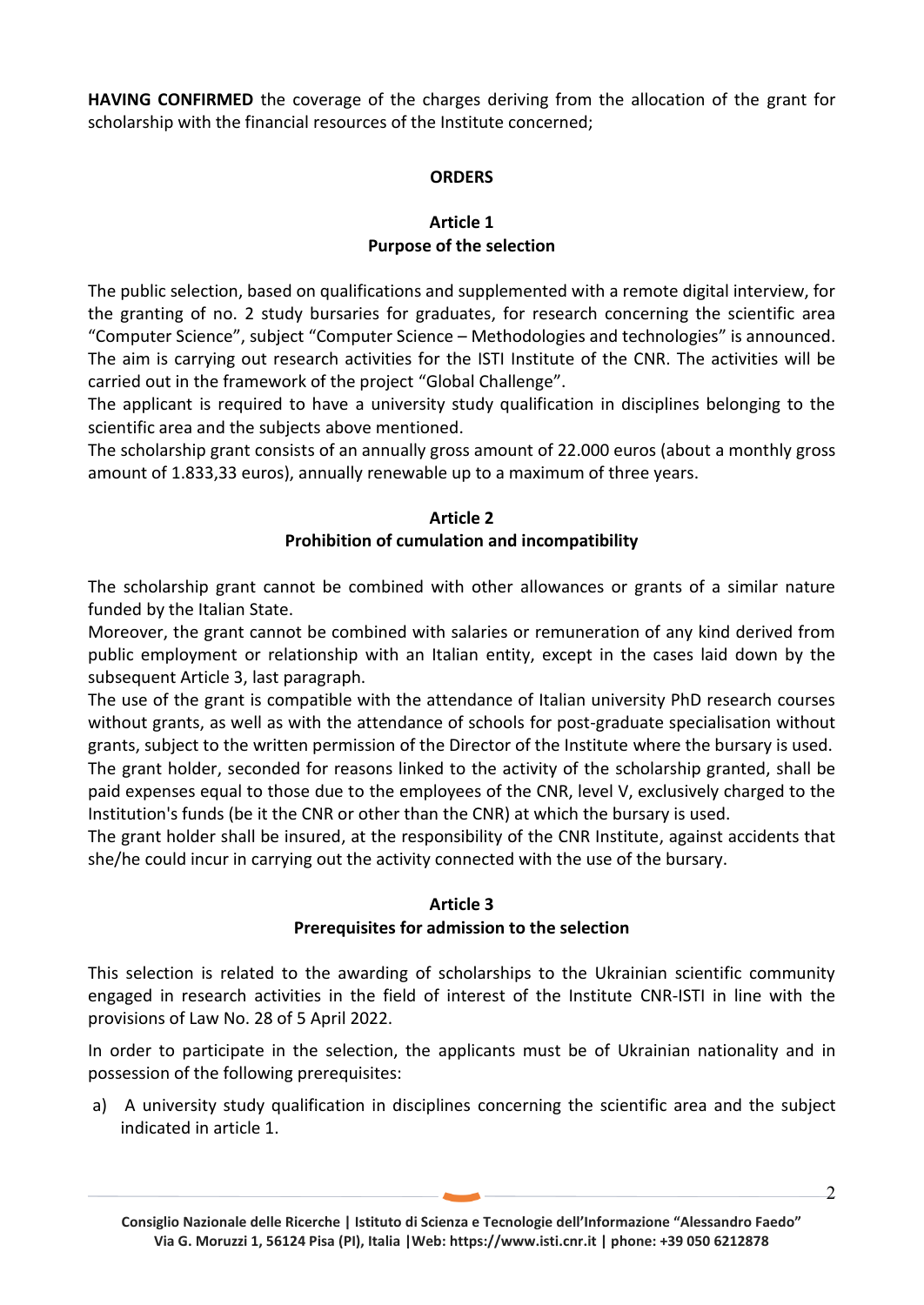The relevance of the university qualification to the scientific area and the subject shall be confirmed by the commission at the time of the assessment of the qualifications.

b) Knowledge of the English language.

The grant holders must move to the location the 'bursary' is used for the entire period of the scholarship award.

## **Article 4 Application and method of presentation**

The application for participation, drawn up in the English language and signed by hand, must be sent exclusively by ordinary email to the CNR Institute, at the email address [direzione@isti.cnr.it,](mailto:direzione@isti.cnr.it) **within 15 days** from the date of publication of the notification on the Institute's website [\(www.isti.cnr.it](http://www.isti.cnr.it/)) and on the CNR's website ([www.urp.cnr.it\)](http://www.urp.cnr.it/).

Should the deadline fall on a public holiday, it shall be extended to the first working day immediately thereafter. Applications forwarded after the fixed period and those found to be incomplete shall not be considered.

The aforementioned candidates shall be sent an e-mail confirming reception of the application.

**A curriculum vitae signed by the candidate**, in PDF format and drawn up in the English language, must be attached to the application including, before the signature, **the express annotation**  regarding awareness of the criminal penalties that the candidate could incur for false declarations, accompanied by **a valid identity document**. An original document, signed legibly, must be presented for identification at the remote digital interview referred to in the subsequent article 6.

In the aforementioned curriculum vitae, the candidate shall indicate status, personal details and qualities, the studies completed and the qualifications awarded. The candidate must also indicate the specific research or technology domain he is working on (if any), any printed publications and/or patents, the services performed, the functions carried out, the positions occupied and any other scientific, professional and teaching activities conducted, reporting the exact references for each qualification indicated.

Works that cannot be found through the web (for example, technical reports, essays, book chapters, patents) or, for those that can be found via web by paid access, must be sent digitally by the candidate.

A translation in the English language of the abstract must be attached to the documents, qualifications and publications, if drawn up in languages other than Italian or English.

**A study and research programme** that the candidate intends to carry out during the period of the bursary, **appropriately signed**, must be attached to the application in PDF format and drawn up in the English language. For information concerning the study and research programme to be attached to the application, it is possible to contact the Scientific Responsible of the research activity concerning the grant at the email address [direzione@isti.cnr.it.](mailto:direzione@isti.cnr.it)

The form (Attachment A) concerning the information briefing on personal data given in accordance with the (EU) Regulation no. 2016/679 must also be attached to the application in PDF format.

The aforementioned form must be filled in, dated and signed by the candidate, with a legible signature by hand.

All communications concerning this selection shall be sent to the candidates' ordinary email addresses; the CNR shall not accept responsibility for any problems arising from the lack of Internet connections.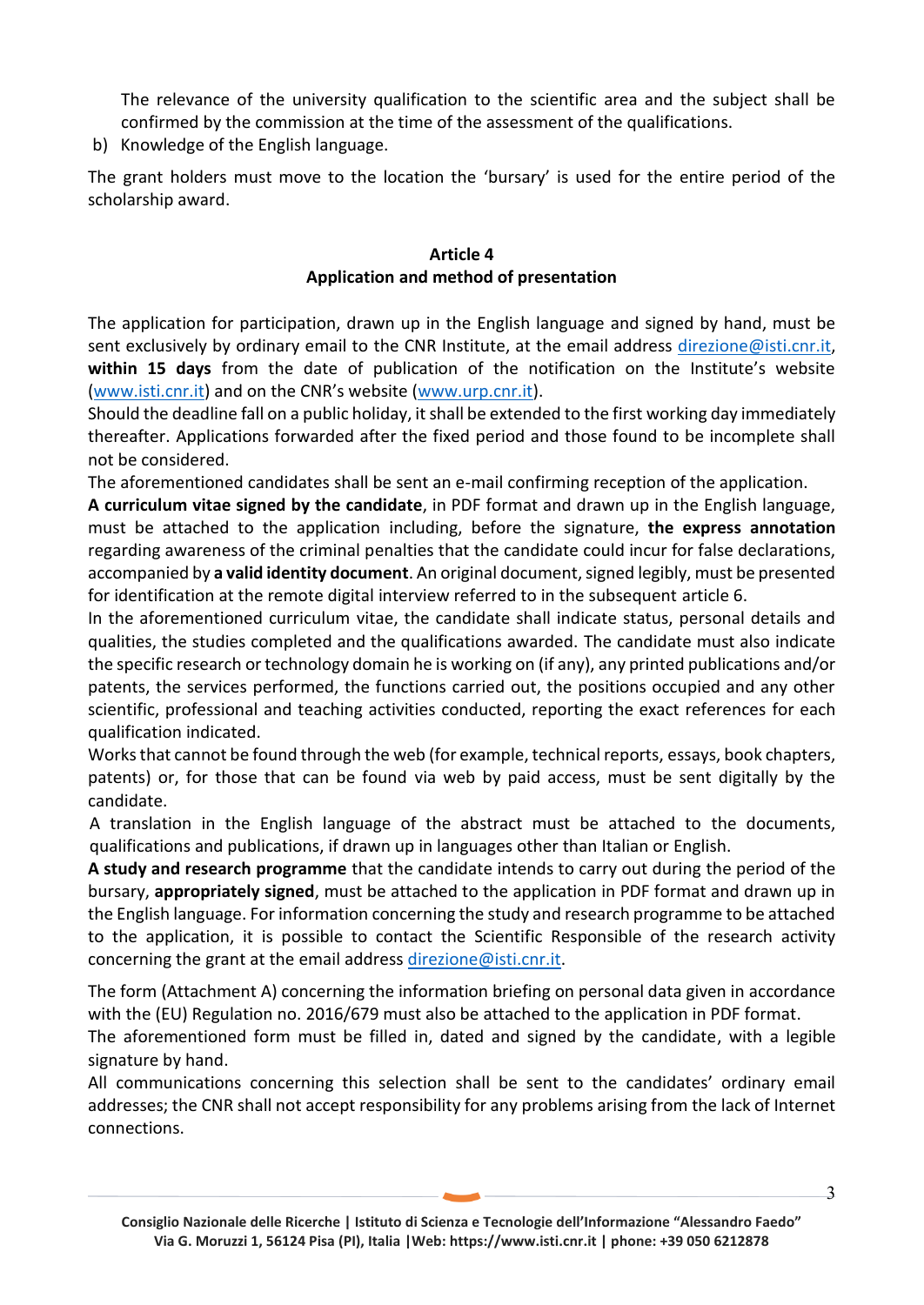## **Article 5 Exclusion from the selection**

The following shall be grounds for automatic exclusion:

- − the submission of the application after the periods and/or with methods other than those indicated in the article 4;
- − the lack of the study qualifications required and here referred to the article 3 letter a).

Candidates admitted to the selection will be accepted conditionally. The Director of the Institute can at any time order exclusion from the selection due to the lack of the prerequisites as in the article 4. Should the reasons that lead to the exclusion be confirmed after the selection process has been concluded, the aforementioned Director shall order the forfeiture of any right consequent to the participation in the selection.

## **Article 6 Examination board, selection methods and ranking**

Candidates shall be assessed by a Board appointed by the Director of the Institute.

The provision to appoint the Board shall be published on the CNR's website: [www.urp.cnr.it](http://www.urp.cnr.it/) The Board can conduct the procedure by remote digital methods.

Each member of the Examination Board can award ten points for the assessment of each candidate. As a preliminary step, the Board shall allocate the score available among the categories of qualifications that it deems it can identify, ensuring that the maximum score reserved to each category is not worth more than the overall score.

As a preliminary step, the Board shall define the score to be reserved to the remote digital interview, as well as the minimum score that the candidates must attain in the assessment of the qualifications in order to be admitted to the interview.

The Board shall then assess the qualifications of each individual candidate and draw up a file containing, as well as the indication of the qualifications possessed by the candidate, a reasoned judgment and assessment attributed to the various qualifications.

The Board shall summon candidates who have obtained the minimum score laid down in the assessment of the qualifications in order to access the remote digital interview, by means of ordinary e-mail, with at least seven days' notice. The operating methods regarding the conduct of **the remote digital interview shall be communicated by the CNR Institute** and shall be suitable to ensure they are publicised.

For the purpose of the merit ranking, the Board shall take account of the assessment of the qualifications and the result of the interview, the study and research project presented by the candidate.

At the completion of the works, the Board shall form the merit ranking.

Only candidates that have attained marks of no less than seven tenths of the total marks available to the Board shall be included in the merit ranking, according to the score obtained by each candidate.

The selection procedure of the Board shall be minuted and signed on each page by the President, the Members and the Secretary.

The merit ranking shall be approved by provision of the Director of the Institute who appoints the winner(s), subject to verification of the validity of the procedure.

In case of tied score, preference shall be given:

a) to the applicant being younger at the date of the University degree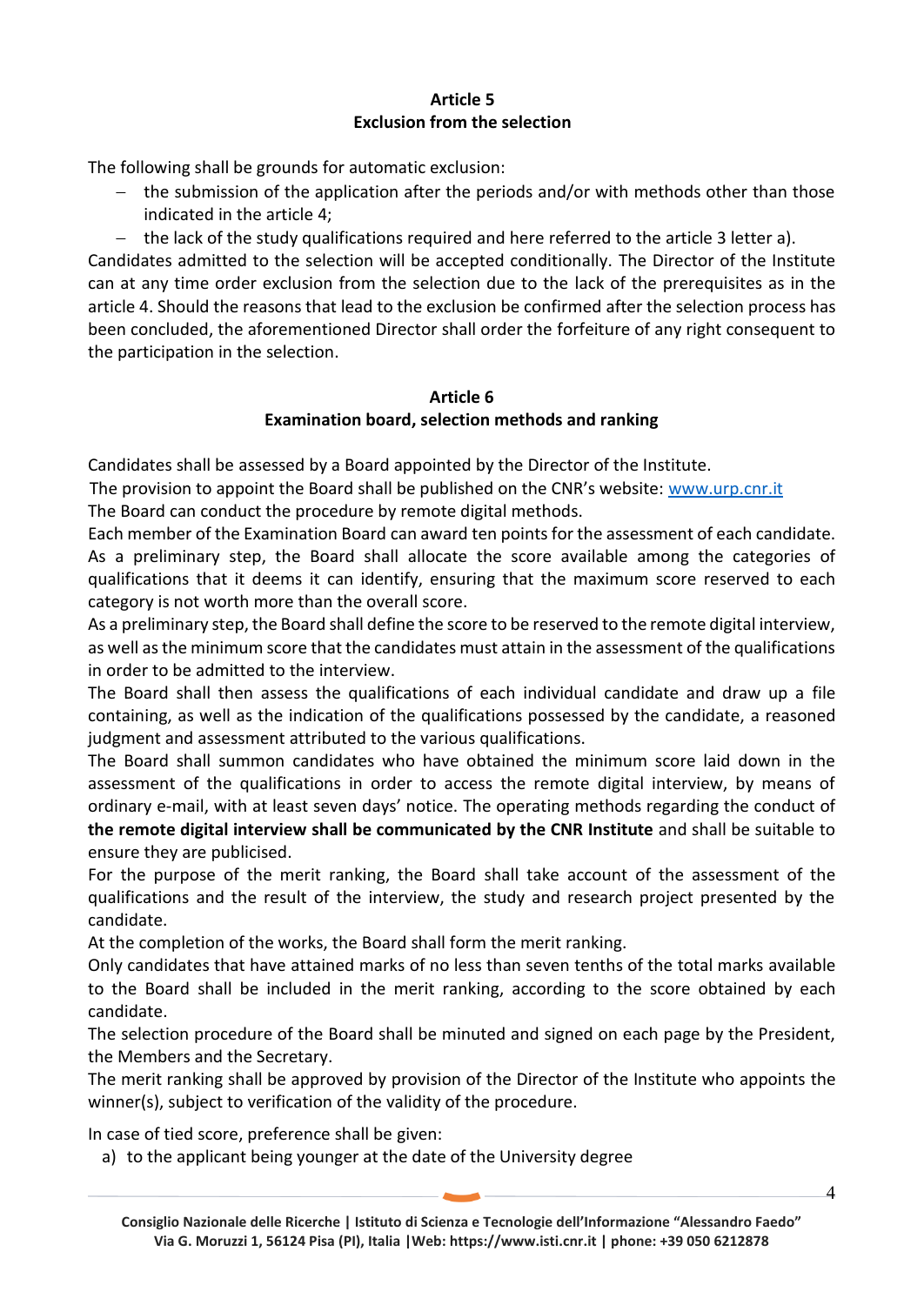b) in the case of an additional tied score, to the younger candidate.

The merit ranking list shall be published, at the responsibility of the Director, on the CNR's website: *[www.urp.cnr.it.](http://www.urp.cnr.it/)*

# **Article 7 Use of the ranking list**

The grants that remain fully available due to the renunciation or forfeiture of the winners can be allocated to the next suitable candidate, according to the order of the ranking, within 10 days from the renunciation or forfeiture of the winner and, in any case, no longer than six months from the date of approval of the ranking.

Should the selected applicant, within three months from the date the research activity is due to start, renounce the grant or forfeits it, due to the incompatibility referred to in article 2 of this call for applications, this grant will be available for the remaining period, that is shorter than the period initially envisaged, to the next suitable candidate, based on the residual financial availability and the scientific assessment by the Scientific Manager of the CNR.

### **Article 8 Granting, suspension and forfeiture of the study bursary**

The Director of the Institute shall communicate to each candidate the outcome of the selection by ordinary email.

The Director of the Institute shall send an award letter to the selected applicant with all the information needed, including the date of start and expiring of the activities and of the grant for scholarship.

The selected candidates do not start the studies and research within the period established by the Director of the Institute shall forfeit the bursary.

The scholarship can be temporarily suspended only in the case the holder is on maternity leave or due to an illness lasting longer than one month.

The reasons for postponement or suspension must be in any case duly substantiated and presented to the Director of the CNR Institute. A grant holder who, after starting the scheduled research activity does not continue regularly and uninterruptedly for the entire duration of the bursary, without justification and substantiated reasons, or who is responsible for serious and repeated absences or, finally, is found not having any aptitude for research, at the proposal of the research manager, shall be declared to be excluded from further use of the bursary, by justified order of the Director.

The person concerned shall be informed of the start of the exclusion procedure and has the right to make known her/his position in this regard, by means of written communication.

The person concerned shall be given notice, with justification, of the conclusion of the procedure, which may consist either of the aforementioned order of grant revocation or continuation of the scholarship activities.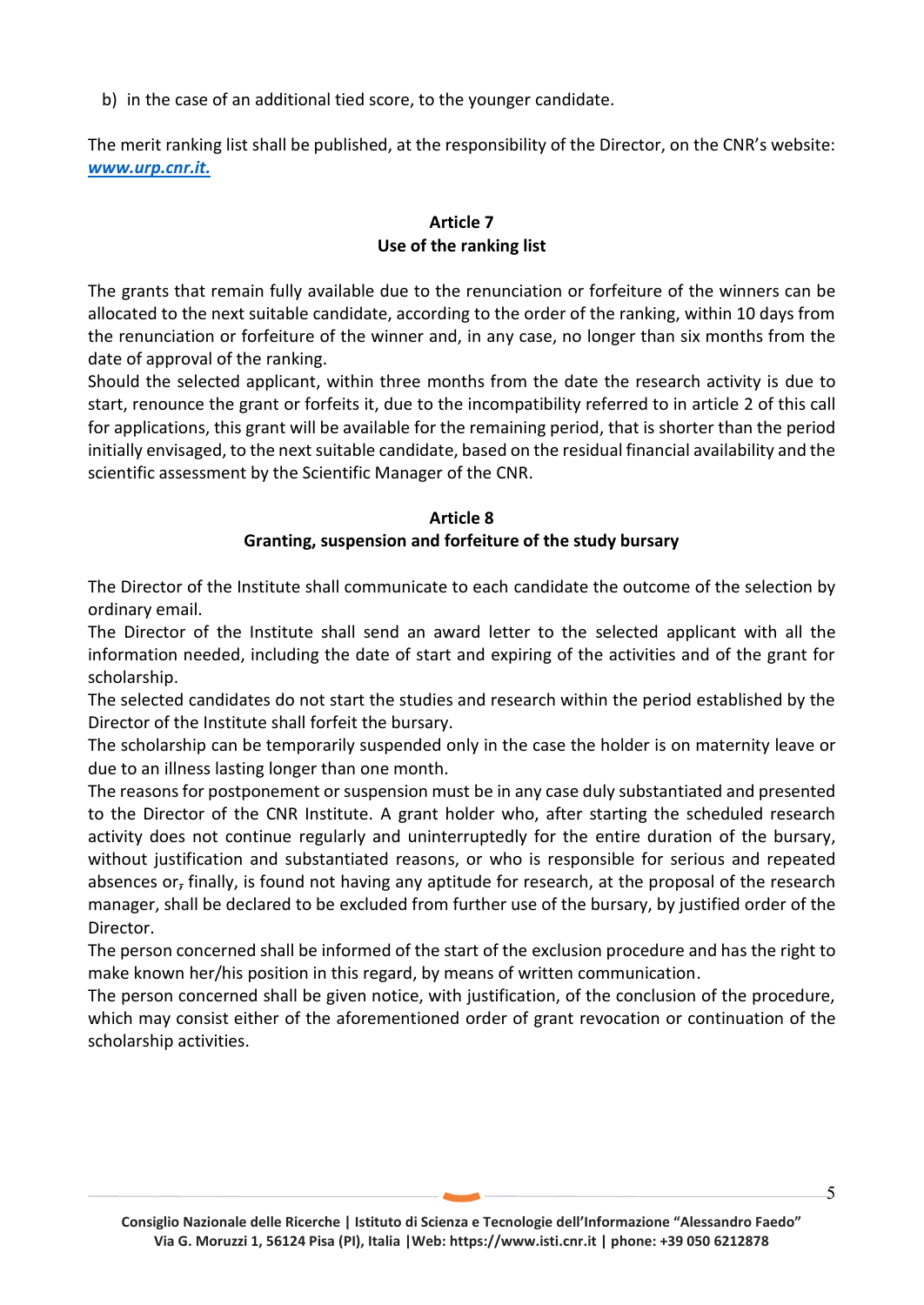# **Article 9 Methods of payment**

The grant shall be paid in monthly instalments.

The first instalment shall be disbursed after the research manager has given notice that the grant holder has begun the activity at the chosen site.

The subsequent instalments are disbursed in advance, unless the research manager fails to give notice that the conditions referred to in article 8 of this call for applications have been verified.

Those who, once the research has begun, are subject to a declaration of forfeiture or have renounced the use of the grant are obliged to return the amount advanced but not accrued.

The request for the return of the instalment must be made by the Director of the CNR Institute, who must also issue the decree establishing the amount to be returned.

# **Article 10 Assessment of the research activity**

Within sixty days after the expiry of the bursary, the grant holder must send a report on the completed research to the Director of the Institute and the Scientific Manager of the research activity.

The report can be published in full or as a summary in journals, at the responsibility of the CNR.

# **Article 11 Processing of personal data**

The personal data provided by the candidates shall be processed for the purposes of managing this call for applications, including any use of rankings and for any subsequent granting of the scholarship grant, as specifically indicated in the information briefing contained in the form referred to in the attachment A).

The data shall be processed by the National Research Council - Piazzale Aldo Moro no. 7 – 00185 Rome as the Data Controller in compliance with the (EU) Regulation no. 2016/679 and Legislative Decree no. 196/2003. The point of contact with the Data Controller is the Director of the CNR Institute which issued the call for applications, whose contact details are: direttore@isti.cnr.it .

The provision of the data by the candidate is mandatory for the completion of the selection procedure, on pain of exclusion from the procedure.

The candidate enjoys the rights referred to in articles 15 and subsequent of the (EU) Regulation 2016/679, as specified in the information briefing contained in the form referred to in article 4 of the call for applications, which can be exercised in the ways indicated on the form.

# **Article 12 Access to the records**

The right of access to the records of the selection procedure, in accordance with the Law of 7 August 1990, no. 241, and subsequent supplements and amendments, shall be exercised with the methods referred to in article 10 of the organisational measure no. 22 of 18 May 2007, as supplemented and amended by the provision no. 62 of 8 November 2007 (which can be consulted on CNR's website [www.urp.it\)](http://www.urp.it/) and with the limitations referred to in article 12.